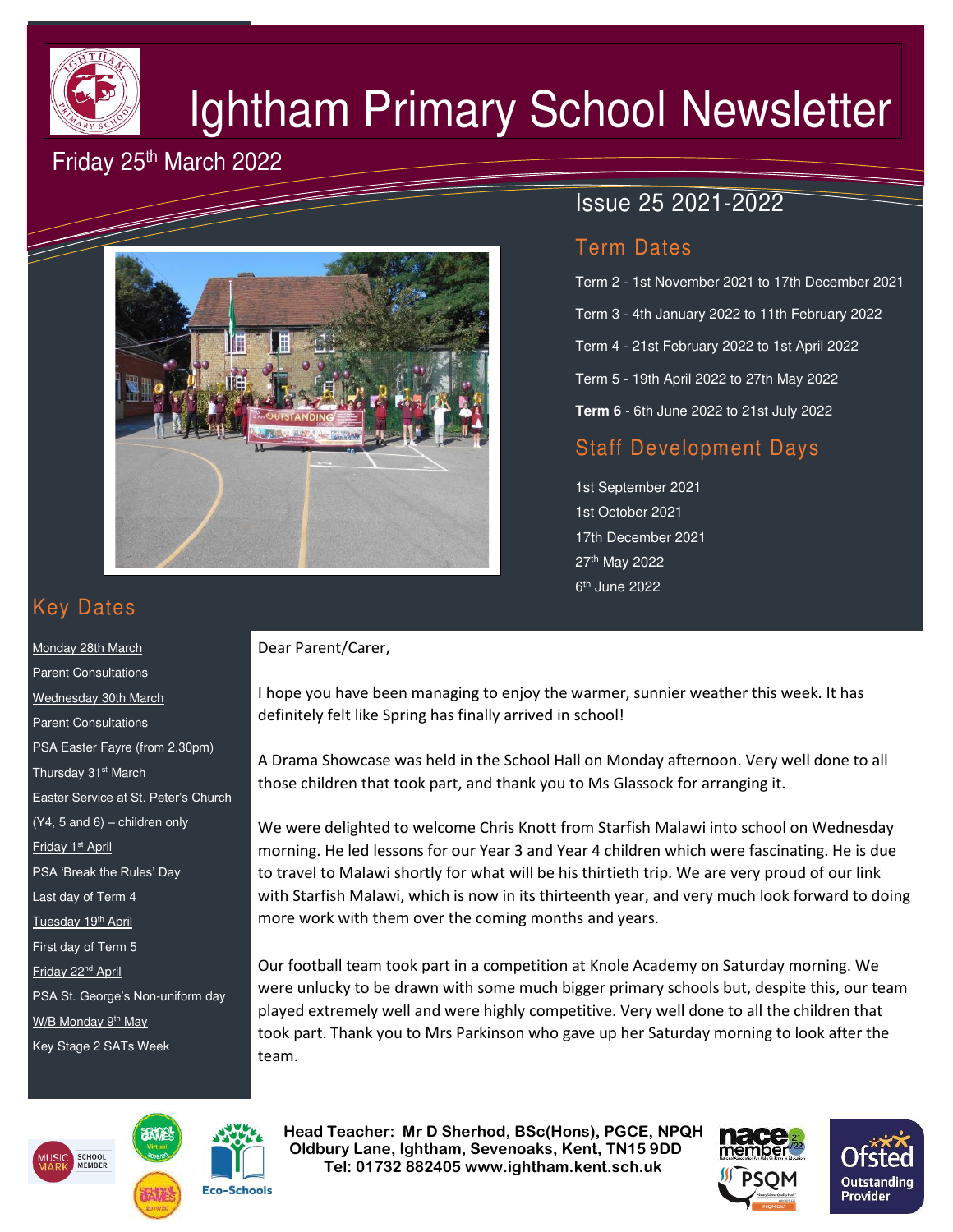#### **Attendance**

Attendance for this week is as follows:

Acorn – 92.2%

Pine – 89.7%

Chestnut – 96.9%

Willow – 85.9%

 $E$ lm  $-92.3%$ 

Beech – 94.4%

Oak – 87.8%

#### Lateness

The number of "lates" recorded this week were as follows:

Acorn  $-2$ 

Pine – 0

 $Chestnut - 0$ 

Willow – 2

 $Elm - 3$ 

Beech - 0

Oak - 0



## Ightham Primary School Newsletter

On Wednesday, we took part in a water polo competition at Sevenoaks School. I spoke to the event organiser yesterday who told me how well the Ightham children had performed. The Year 6 team took bronze and the Year 5s took silver in their year groups. They all showed great sportsmanship and determination. Thank you to Mrs Standen and Mrs Parkinson for arranging our participation in this and for supporting the teams.

Last week, we raised £91.36 for Comic Relief. Thank you for your support.

I received an update from the Kent Association of Headteachers earlier in the week regarding the Ukraine Appeal. Nine HGVs have been sent so far and a tenth was being loaded when I received the update on Tuesday. This is an amazing effort by schools across Kent.

Please may I again remind all parents to park with consideration for the benefit of our whole school community. Parking on the school driveway is by permission only and we ask that Oldbury Lane is not blocked by parked cars.

#### **Attendance**

Recently, I have received an increasing number of requests for absence due to family holidays. The latest Government guidance to schools states:

*"Central to raising standards in education and ensuring all pupils can fulfil their potential is an assumption so widely understood that it is insufficiently stated – pupils need to attend school regularly to benefit from their education. Missing out on lessons leaves children vulnerable to falling behind. Children with poor attendance tend to achieve less in both primary and secondary school. The government expects Schools to promote good attendance and reduce absence, including persistent absence. The government also expects parents to perform their legal duty by ensuring their children of compulsory school age who are registered at school attend regularly."*

Persistent absence is defined by the Government as attendance being below 90%. As of March 8 th , **thirty-four children** who attend Ightham had an attendance below 90%. In some cases, we do understand that this is entirely justifiable for reasons such as serious illness or through repeated covid infections requiring isolation. However, I do request your support in ensuring your child attends school when they are well enough to do so and government guidelines allow. The school will follow up when there are concerns around your child's attendance.

A reminder that next Friday is the last day of Term 4 and there no activity clubs eg gymnastics, science club on next week.

Mr D Sherhod

Head Teacher

 **Head Teacher: Mr D Sherhod, BSc(Hons), PGCE, NPQH Oldbury Lane, Ightham, Sevenoaks, Kent, TN15 9DD Tel: 01732 882405 www.ightham.kent.sch.uk** 





**Eco-Schools**